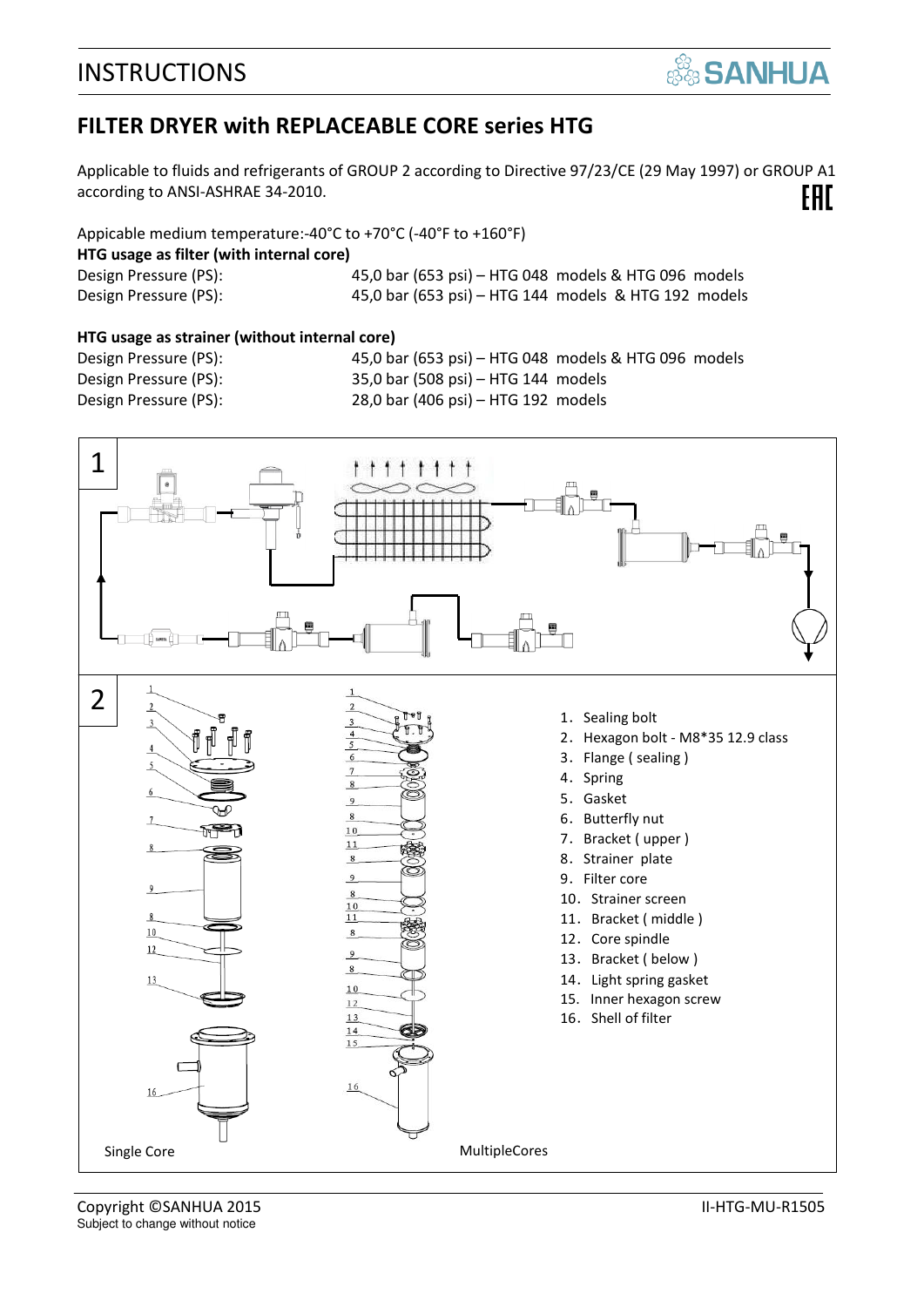# **SANHUA**



Copyright ©SANHUA 2015 **II-HTG-MU-R1505** Subject to change without notice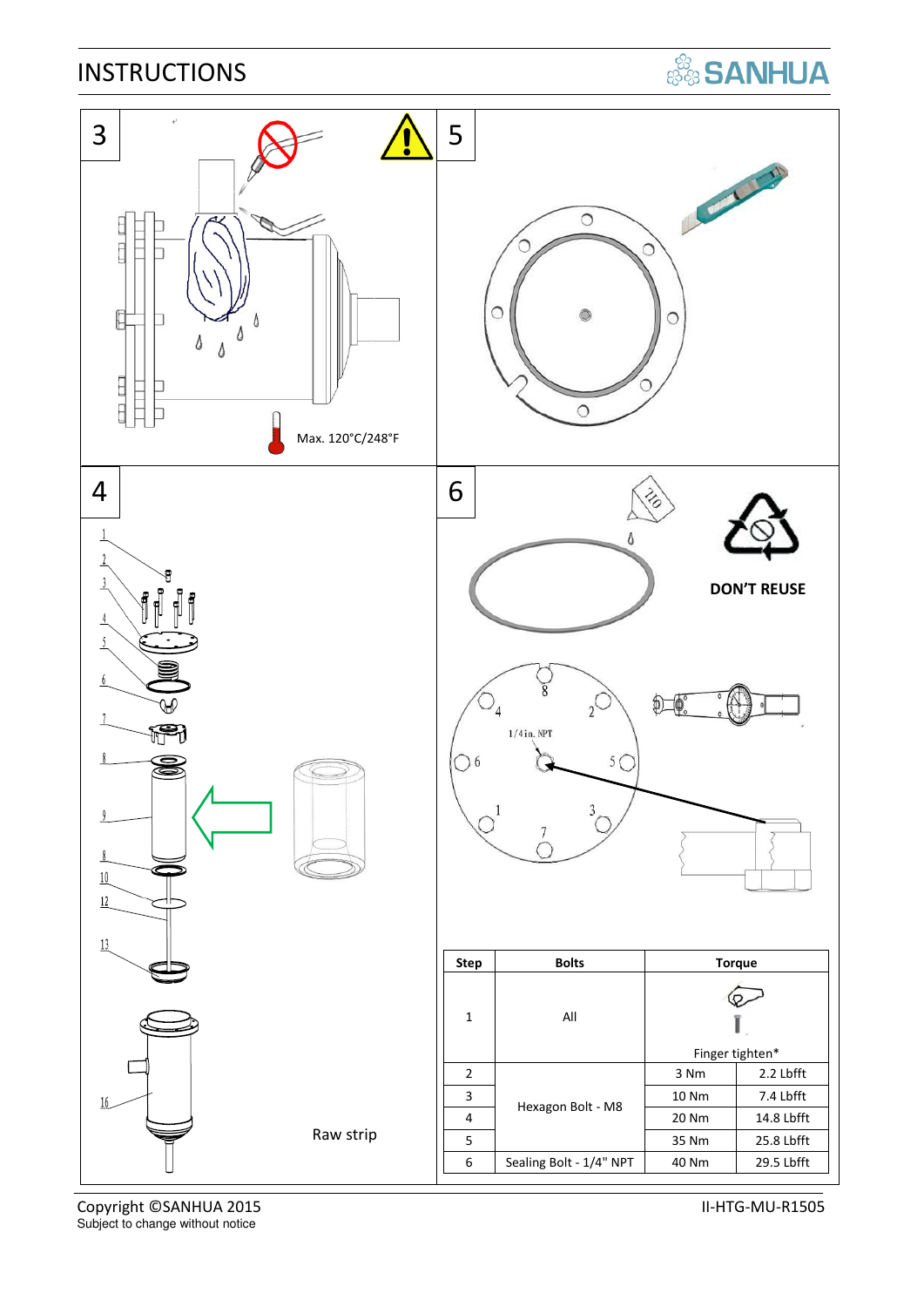| <b>SANHUA</b> |  |  |
|---------------|--|--|
|               |  |  |
|               |  |  |

| <b>ACTI</b><br>ON | English                                                                                                                                                                                                                                                                     | Français                                                                                                                                                                                                                                                       | Deutsch                                                                                                                                                                                                                                                                | Italiano                                                                                                                                                                                                                              | Español                                                                                                                                                                                                                                            | Русский                                                                                                                                                                                                                 | 中文                                                                             |
|-------------------|-----------------------------------------------------------------------------------------------------------------------------------------------------------------------------------------------------------------------------------------------------------------------------|----------------------------------------------------------------------------------------------------------------------------------------------------------------------------------------------------------------------------------------------------------------|------------------------------------------------------------------------------------------------------------------------------------------------------------------------------------------------------------------------------------------------------------------------|---------------------------------------------------------------------------------------------------------------------------------------------------------------------------------------------------------------------------------------|----------------------------------------------------------------------------------------------------------------------------------------------------------------------------------------------------------------------------------------------------|-------------------------------------------------------------------------------------------------------------------------------------------------------------------------------------------------------------------------|--------------------------------------------------------------------------------|
| 1                 | Filter Dryers must<br>be installed in the<br>liquid line before<br>the Sight Glass<br>and the Expansion<br>Valve                                                                                                                                                            | Les filtres<br>déshydrateurs<br>doivent être<br>installés sur la ligne<br>liquide avant le<br>voyant liquide et le<br>détendeur.                                                                                                                               | Filtertrockner<br>müssen in der<br>Flüssigkeitsleitung<br>vor dem Schauglas<br>und dem<br>Expansionsventil<br>montiert werden.                                                                                                                                         | Il filtro<br>deidratatore deve<br>essere installato<br>nella linea del<br>liquido prima<br>della valvola di<br>espansione<br>Termostatica e<br>della spia di<br>liquido                                                               | El filtro secador<br>debe ser instalado<br>en la línea de<br>líquido antes de la<br>válvula de<br>expansión<br>termostática y del<br>visor de líquido                                                                                              | Фильтр-осушитель<br>должен<br>устанавливаться на<br>линию жидкости<br>перед ТРВ и<br>смотровым стеклом.                                                                                                                 | 干燥过滤器应<br>安装在液体管<br>路上, 位于膨<br>胀阀和视液镜<br>之间.                                   |
| 2                 | During the<br>maintenance<br>operations<br>respect the<br>internal structure<br>of the filter dryer:<br>A) internal<br>structure of the<br>filter with SINGLE<br>replaceable core<br>B) internal<br>structure of the<br>filter with<br><b>MULTIPLE</b><br>replaceable cores | Respecter l'ordre<br>d'assemblage du<br>filtre pendant les<br>opérations de<br>maintenance:<br>A) Structure interne<br>d'un filtre<br>déshydrateur à<br>cartouche unique.<br>B) Structure interne<br>d'un filtre<br>déshydrateur à<br>cartouches<br>multiples. | Während der<br>Servicearbeite<br>beachten Sie bitte<br>die internen Struktur<br>des Filtertrockners:<br>A) Interne Struktur<br>des Filters mit<br><b>EINFACHER</b><br>Austauschkartusche<br>B) Interne Struktur<br>des Filters mit<br>MEHRFACHER<br>Austauschkartusche | Durante le<br>operazioni di<br>manutenzione<br>rispettare la<br>struttura interna<br>del filtro:<br>A) struttura<br>interna del filtro<br>con SINGOLA<br>cartuccia<br>B) struttura<br>interna del filtro<br>con cartuccia<br>MULTIPLA | Durante la<br>operación de<br>mantenimiento se<br>debe respetar la<br>estructura interna<br>del filtro:<br>A) Estructura<br>interna del filtro<br>con cartucho<br><b>UNICO</b><br>B) Estructura<br>interna del filtro<br>con cartuchos<br>MULTIPLE | Сборку фильтра -<br>осушителя<br>проводите в<br>соответствии со<br>схемой:<br>А) Схема сборки<br>фильтра с одним<br>сменным<br>сердечником,<br>В) Схема сборки<br>фильтра с<br>несколькими<br>сменными<br>сердечниками. | 安装维修期<br>间, 注意过滤<br>器内部滤芯数<br>量                                                |
| 3                 | Braze the filter<br>dryer using<br>specific alloy<br>(SilFos 15). Use a<br>wet rag on filter<br>dryer during the<br>brazing process                                                                                                                                         | Braser les tubes de<br>connection en<br>utilisant un alliage<br>spécifique (type<br>SilFos 15). Placer un<br>chiffon mouillé sur<br>le corps de vanne en<br>position ouverte<br>pendant le brasage.                                                            | Einlöten des<br>Filtertrockners unter<br>Verwendung von<br>speziellem Lot<br>(SilFos 15). Während<br>des Lötvorgangs den<br>Filtertrockner mit<br>nassem Lappen<br>umwickeln.                                                                                          | Brasare il filtro<br>deidratatore<br>usando una lega<br>specifica (SilFos<br>15). Usare uno<br>straccio bagnato<br>sul filtro durante il<br>processo di<br>brasatura.                                                                 | Soldar el filtro<br>usando una<br>aleación<br>específica (SilFos<br>15).<br>Poner un paño<br>húmedo sobre el<br>filtro durante el<br>proceso de<br>soldadura.                                                                                      | При пайке фильтра<br>пользуйтесь<br>припоем (SilFos 15).<br>Рекомендуется<br>защитить фильтр от<br>перегрева мокрой<br>ветошью.                                                                                         | 焊接干燥过滤<br>器时使用合适<br>的焊料 (推荐<br>使用 SilFos<br>15),焊接过<br>程用请使用湿<br>布包裹以防止<br>过热. |
| 4                 | Replace the core<br>using the<br>following<br>procedure (Liquid<br>Line):                                                                                                                                                                                                   | Remplacer le bloc<br>filtrant selon la<br>procédure suivante<br>(Conduite de<br>liquide):                                                                                                                                                                      | Austausch der Kar-<br>tusche gemäß<br>nachfolgender<br>Beschreibung<br>(Flüssigkeitsleitung)                                                                                                                                                                           | Sostituire la<br>cartuccia<br>seguendo la<br>procedura (Linea<br>del Liquido):                                                                                                                                                        | Sustituir el<br>cartucho<br>siguiendo el<br>procedimiento<br>(línea de líquido)                                                                                                                                                                    | Замените сердечник<br>по следующей схеме<br>(на жидкостной<br>линии):                                                                                                                                                   | 按照下列步骤<br>更换滤芯(液<br>体管路)                                                       |
| 4a                | Close the valve on<br>the liquid line<br>(before the<br>evaporator)                                                                                                                                                                                                         | Fermer la vanne sur<br>la ligne liquide<br>(avant<br>l'évaporateur)                                                                                                                                                                                            | Das Ventil in der<br>Flüssigkeitsleitung<br>(vor dem<br>Verdampfer)<br>schließen.                                                                                                                                                                                      | Chiudere la<br>valvola sulla linea<br>del liquido (prima<br>dell'evaporatore)                                                                                                                                                         | Cerrar la válvula<br>de la línea de<br>líquido(antes del<br>evaporador)                                                                                                                                                                            | Перекройте вентиль<br>на линии жидкости<br>(перед<br>испарителем).                                                                                                                                                      | 将蒸发器之前<br>的检修阀关闭                                                               |
| 4b                | Start the<br>compressor in<br>order to transfer<br>the refrigerant<br>charge into the<br>liquid receiver                                                                                                                                                                    | Démarrer le<br>compresseur afin de<br>faire migrer le<br>réfrigérant dans le<br>réservoir liquide.                                                                                                                                                             | Den Verdichter<br>starten, um das<br>Kältemittel in den<br>Flüssigkeitssammler<br>zu verlagern.                                                                                                                                                                        | Avviare il<br>compressore per<br>trasferire la carica<br>di refrigerante nel<br>ricevitore di<br>liquido                                                                                                                              | Arrancar el<br>compresor a fin<br>de transferir la<br>carga de<br>refrigerante en el<br>recipiente de<br>liquido                                                                                                                                   | Запустите<br>компрессор чтобы<br>переместить<br>хладагент в ресивер.                                                                                                                                                    | 开启压缩机将<br>制冷剂抽到储<br>液器之中                                                       |
| 4c                | Stop the<br>compressor at a<br>suction pressure<br>sufficiently higher<br>than the<br>atmospheric<br>pressure                                                                                                                                                               | Arrêter le<br>compresseur avec<br>une pression<br>d'aspiration<br>suffisamment<br>supérieure à la<br>pression<br>atmosphérique.                                                                                                                                | Den Verdichter bei<br>Saugdruck leicht<br>oberhalb des<br>Umgebungsdruckes<br>ausschalten.                                                                                                                                                                             | Fermare il<br>compressore a<br>una pressione di<br>aspirazione<br>leggermente più<br>alta della<br>pressione<br>atmosferica                                                                                                           | Parar el<br>compresor a una<br>presión de<br>aspiración un<br>poco más alta<br>que la presión<br>atmosférica.                                                                                                                                      | Остановите<br>компрессор при<br>давлении<br>всасывания<br>несколько более<br>высоком, чем<br>атмосферное.                                                                                                               | 当吸气压力低<br>于大气压时关<br>闭压缩机                                                       |
| 4d                | Shut off the<br>service valve at<br>the suction side of<br>the compressor                                                                                                                                                                                                   | Fermer la vanne de<br>service du<br>compresseur (coté<br>aspiration)                                                                                                                                                                                           | Das Serviceventil auf<br>der Saugseite des<br>Verdichters<br>schließen.                                                                                                                                                                                                | Chiudere la<br>valvola di servizio<br>all'aspirazione del<br>compressore                                                                                                                                                              | Cerrar la válvula<br>de servicio a la<br>aspiración del<br>compresor.                                                                                                                                                                              | Перекройте<br>сервисный вентиль<br>на всасывании<br>компрессора.                                                                                                                                                        | 关闭在压缩机<br>吸气端的检修<br>阀                                                          |
| 5                 | Remove all the<br>bolts present on<br>the sealing flange.<br>Using a knife<br>remove the<br>gasket present on<br>the internal side<br>of the flange.<br>Don't reuse it.                                                                                                     | Retirer toutes les vis<br>de la bride acier.<br>Utiliser un couteau<br>ou une pointe pour<br>retirer le joint de la<br>rainure. Ne pas le<br>réutiliser.                                                                                                       | Demontieren aller<br>Schrauben am<br>Trocknerflansch.<br>Dichtung auf der<br>Flanschinnenseite<br>mit Messer<br>entfernen. Dichtung<br>nicht<br>wiederverwenden!                                                                                                       | Rimuovere tutti i<br>bulloni presenti<br>sulla flangia di<br>chiusura. Usando<br>un coltello<br>rimuovere la<br>guarnizione<br>presente sulla<br>parte interna della<br>flangia. Non<br>riutilizzare.                                 | Desmontar todos<br>los agujeros<br>presentes en la<br>brida. Usando un<br>cuchillo,<br>desmontarr la<br>junta presente en<br>la parte interna de<br>la brida. No<br>reutilizar.                                                                    | Отверните все болты<br>на крышке. Ножом<br>удалите прокладку с<br>внутренней стороны<br>крышки. Не<br>используйте<br>прокладку повторно.                                                                                | 拧出所有螺<br>钉,用小刀剥<br>离出垫圈,不<br>要重复使用垫<br>圈                                       |